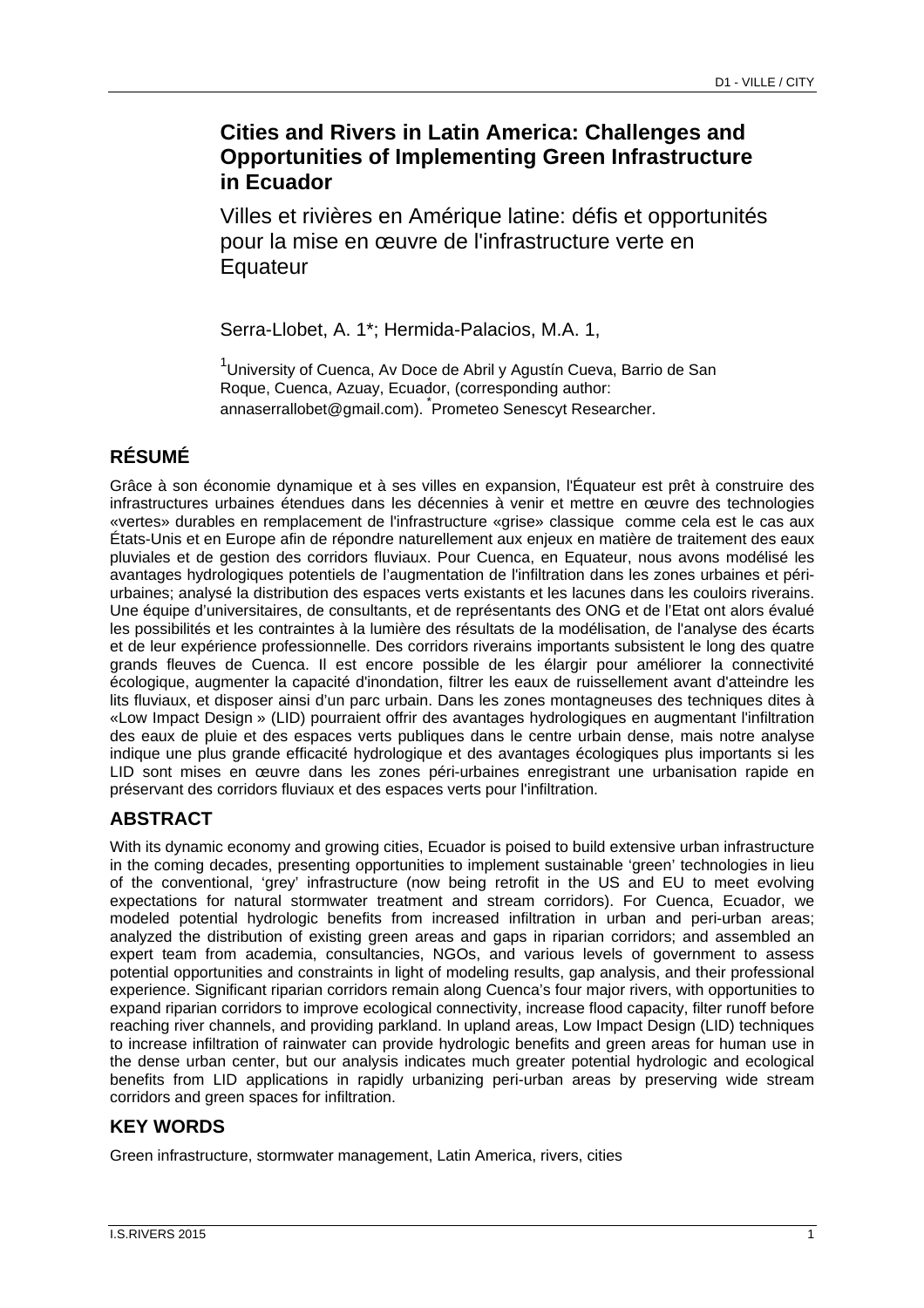## **1 INTRODUCTION**

In light of Ecuador's dynamic economy and growing cities, we can foresee that most of the country's urban infrastructure has yet to be built. Thus, there is now an extraordinary opportunity to influence how Ecuador's and Latin American cities in general will work in the future, and to integrate best practices learned from other areas into its urban fabric. One of the most promising opportunities is the incorporation of green infrastructure as an alternative to gray infrastructure for sustainable management of rainwater (Parkinson and Mark, 2005) (Kambites and Owen, 2007). Ecuador's new legal framework opens opportunities to integrate more holistic environmental management to preserve intact ecosystems and to restore already degraded environments. However, it remains to establish how this philosophy is translated into policies and actions.

#### **1.1 Study Area**

The city of Cuenca, located in the northern part of the Andes, is the capital of the Azuay Province in Ecuador. As its name indicates it is crossed by four rivers: the Tomebamaba, the Yanuncay, the Tarqui, and the Machángara Rivers. The city of Cuenca, founded by the Spanish in 1557 on the remains of the former Cañari and Inca civilizations, has grown from its historical core on a river terrace of the Tomebamba River both up onto a higher terrace and down onto a lower terrace or floodplain, guided by one of the oldest urban plans in Ecuador, written by the Uruguayan architect Gilberto Gato Sobral in 1947. Between then and 2010, the population increased 8.25 times and the urban area expanded 25 times. By 2050 it is anticipated that the population will double, reaching 900,000 inhabitants (BID, 2013). The main challenge facing Cuenca nowadays is urban sprawl. To curb the negative impacts of urban sprawl will require projects to increase control and a sustainable development especially in the peri-urban areas.

### **2 METHODS**

With the objective to analyze potential opportunities and constrains of implementing green infrastructure in Cuenca, we have compiled and analyzed prior reports and relevant legislation/regulations, and precedents for green infrastructure. With the data collected in the field and in the Municipality we have identified special features of Cuenca through graphic support (maps and photographs) and relevant components of the various models of urban occupation and current water infrastructure, in order to analyze the distribution of existing green areas and gaps in riparian corridors and model potential hydrologic benefits from increased infiltration in urban and peri-urban areas. Finally, we have assembled an expert team from academia, consultancies, NGOs, and various levels of government to assess potential opportunities and constraints in light of modeling results, gap analysis, and their professional experience.

#### **3 RESULTS AND DISCUSSION**

The city and region of Cuenca present a unique opportunity to implement green infrastructure: it has relatively well-preserved green areas, protected water sources, and parallel "grey" infrastructure, including the first and only wastewater treatment plant in the country. As a result we can get many benefits through stormwater management and use of streams as a network of trails and parks.

#### **3.1 Legal framework**

In response to the need to manage the cities and their surroundings within a framework of integrated conservation, sustainable development and environmental protection, the government of Ecuador has adopted an exemplary constitution and unprecedented, which enhances the concepts of "Rights of Nature" and the "Quality of Life". Although this legal document does not speak of "green infrastructure", Ecuador's new constitution and laws should make possible significant improvements in management of the natural and human environment. Still, there are clear contradictions in the current legislation that hinder the proper implementation of these laws and regulations, especially in the periurban areas. For this reason, codes of urban, architectural, and engineering designs should be updated to facilitate implementation and consistently respond to the reality of the country.

## **3.2 Existing riparian corridors**

Although the city of Cuenca lacks green areas, significant riparian corridors remain along its four major